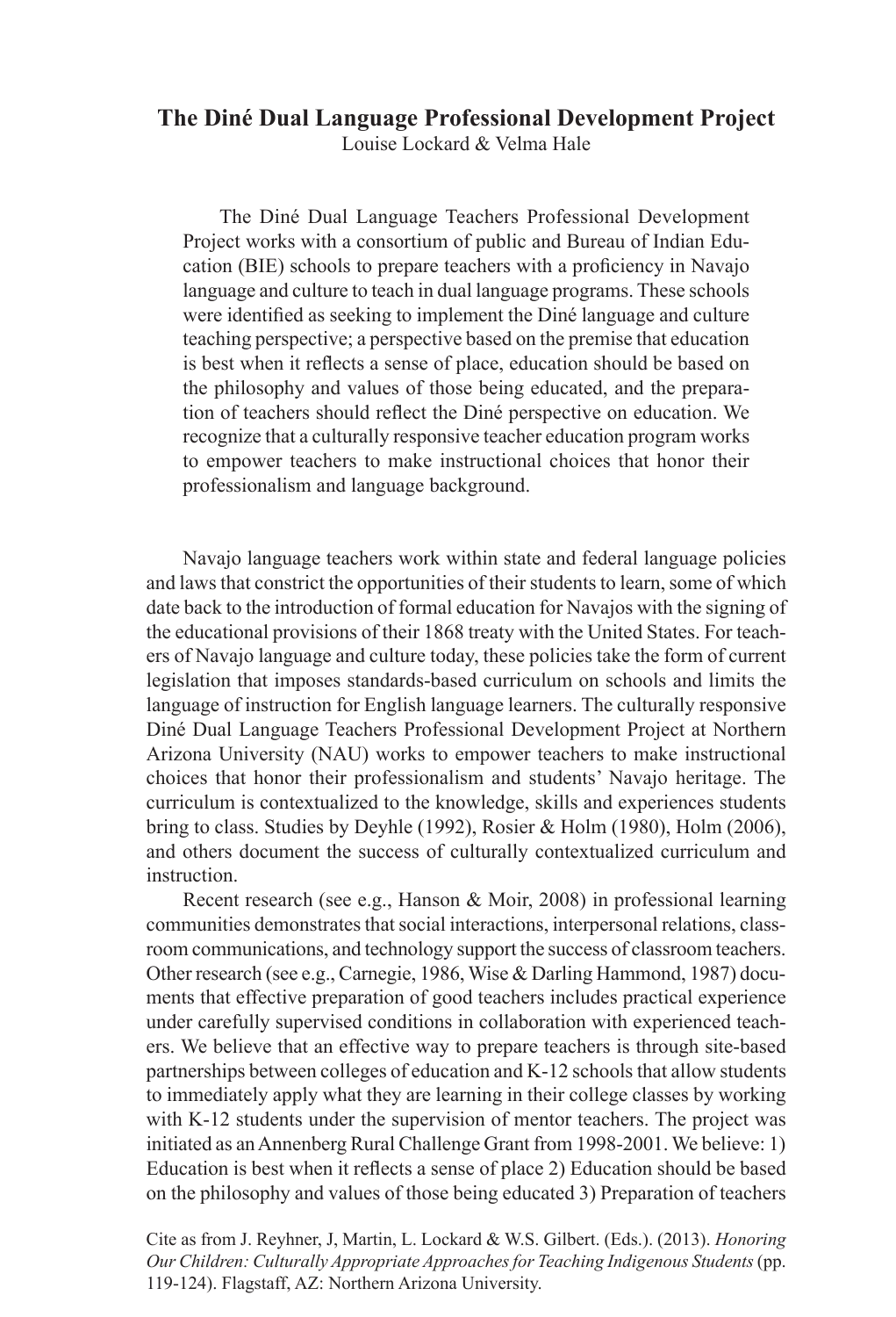# *Honoring Our Children*

should reflect the Diné perspective of education. In her evaluation of this project in *Engaged Institutions; Impacting the Lives of Vulnerable Youth through Place-Based Education*, Sandra Wilson reflects on the need for place-based learning to overcome cultural and historical biases on the Navajo Nation. She writes, "Proponents of place-based learning recognize that community ownership is an essential component of a successful Navajo school" (2003, p. 41). The new project described in this chapter is based on the success of the Rural Systemic Initiative that supports teacher leadership, promotes community engagement and makes place based learning the foundation of the curriculum. Efforts to prepare teachers of the Navajo language are based on an understanding of the history of formal education in as well as an understanding of efforts by teachers, parents and community members to gain autonomy in the education of their children. This history has not been included in traditional teacher preparation programs. Teachers need information about successful program models, teaching strategies and materials. They need to discuss the funds of knowledge in their communities which motivate parents to transmit their language and culture to their children, and they need to establish settings in the community where children are immersed in their home language.

The Native American Languages Act of 1990 recognizes that "there is convincing evidence that student achievement and performance, community and school pride, and educational opportunity is clearly and directly tied to respect for, and support of, the first language of the child or student." The Esther Martinez bill passed by Congress in 2006 is an amendment of the Native American Languages Act of 1990 that authorizes competitive grants to establish language nests and language immersion programs for children birth to seven years old and their parents. The passage of this bill following 14 years of deliberation in the Congress serves as an invitation to discuss the history and the current situation of indigenous languages our schools and to reflect on systemic change in schools to support this model.

The Navajo education policy states, "The Navajo language is an essential element of the life, culture and identity of the Navajo people. The Navajo nation recognizes the importance of preserving and perpetuating that language for the survival of the Nation. Instruction in the Navajo language shall be made available for all grade levels in all schools serving the Navajo Nation (Navajo Tribe, 1984, 10. N.N.C. § 111). The Navajo Nation places great value on a Navajo specific education that supports the self-identity of its teachers and students (DDE, 1996, 2003). A 1991 survey of 4,073 Navajo Head Start students found that 53.3% spoke only English, 17.7% spoke only Navajo, and 27.9% spoke both Navajo and English. These statistics indicate a severe need to include instruction in Navajo language in all schools serving Navajo students as well as a need to understand the need for autonomy within these schools as a foundation for success. Bernard Spolsky (2001, p. 157), citing McCarty (1998), writes of the influence of the school in disrupting intergenerational language transmission: "Seemingly protected by their isolated geographical position and by the formal recognition of their autonomy as a nation, the Navajo people have so far been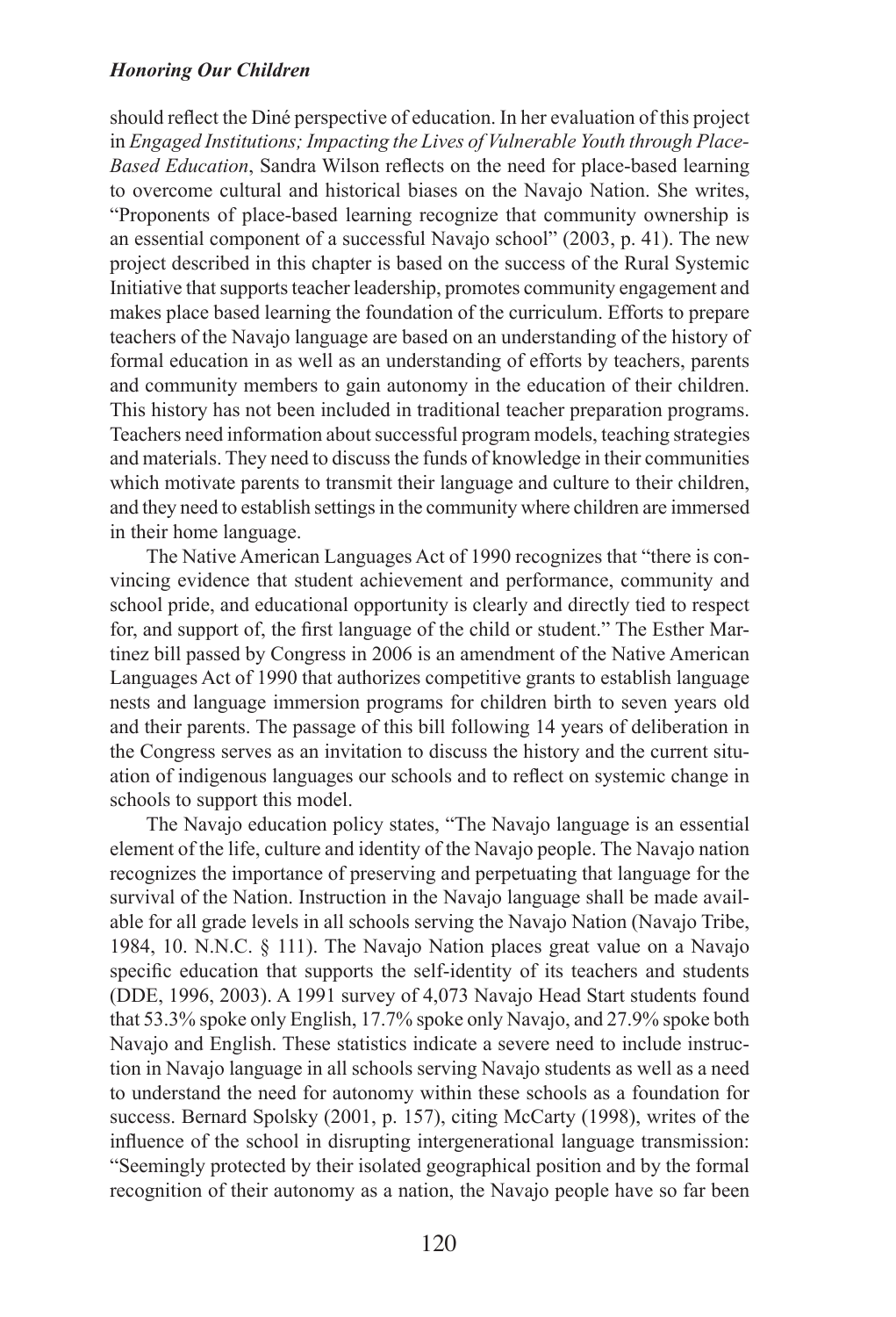denied any real control of the one institution, schooling, which has the potential to play a role in a campaign to reverse language shift."

Support for Navajo dual language programs in schools is documented in a survey of 242 schools on the Navajo Reservation in which 1,222 Navajo classroom aides and 2,474 aides of all types responded. The Diné Division of Education found that Navajo language and education is a legitimate part of the educational program (DDE, 2003). Research in Navajo communities demonstrates that dual language immersion curriculum and instruction supports students' academic success. (Rosier & Holm , 1980, McLaughlin, 1992, Goodluck et al., 2000, DeJong, 1999) Research also demonstrates that place and community based curriculum and instruction supports students academic success (Pavel et al., 2003, Wilson, 2003).

Studies show dual language immersion is successful in many settings around the world (Baker, 2003). This chapter shares curriculum and pedagogy developed by Arizona school districts to teach Navajo language and culture and attempts to answer the question, "What are the core programmatic features (including language practices) or strategies of dual language programs that will lead to significant increases in student achievement for different groups of students in different contexts?"

We also know that many dual language programs are negatively affected by "external" educational policies that fail to take into consideration the specific nature of dual language education. Most language education policies in the US today are informed by a deficit or monolingual view of linguistic and cultural diversity. In order to change policy this frame needs to change to a multilingual, additive view of the linguistic and cultural experiences that children and their families bring to school. We need to ask, "How do dual language educators effectively resist monolingual language ideologies to promote dual language program and policies?" The exclusion of native language assessment from the No Child Left Behind Act is one example of how effective dual language programs can be undermined by these broader educational policies.

Northern Arizona University has prepared bilingual teachers for the Arizona classroom with full certification and a bilingual endorsement since 1985, working with schools and communities to ask "What kinds of preparation do teachers need in order to meet the needs of the children in dual language programs? How does our teacher education program encourage and develop cultural competence in our teachers?"

The Diné Dual Language Teachers Professional Development Project works with a consortium of public and Bureau of Indian Education (BIE) schools in the Arizona portion of the Navajo Nation and the bordertown community of Flagstaff to prepare teachers with a proficiency in Navajo language and culture to teach in dual language programs. The consortium schools seek to implement the Diné language and culture teaching perspective based on the premise that education is best when it reflects a sense of place, should be grounded in the philosophy and values of those being educated, and teacher preparation should reflect the Diné perspective of education. We recognize that a culturally responsive teacher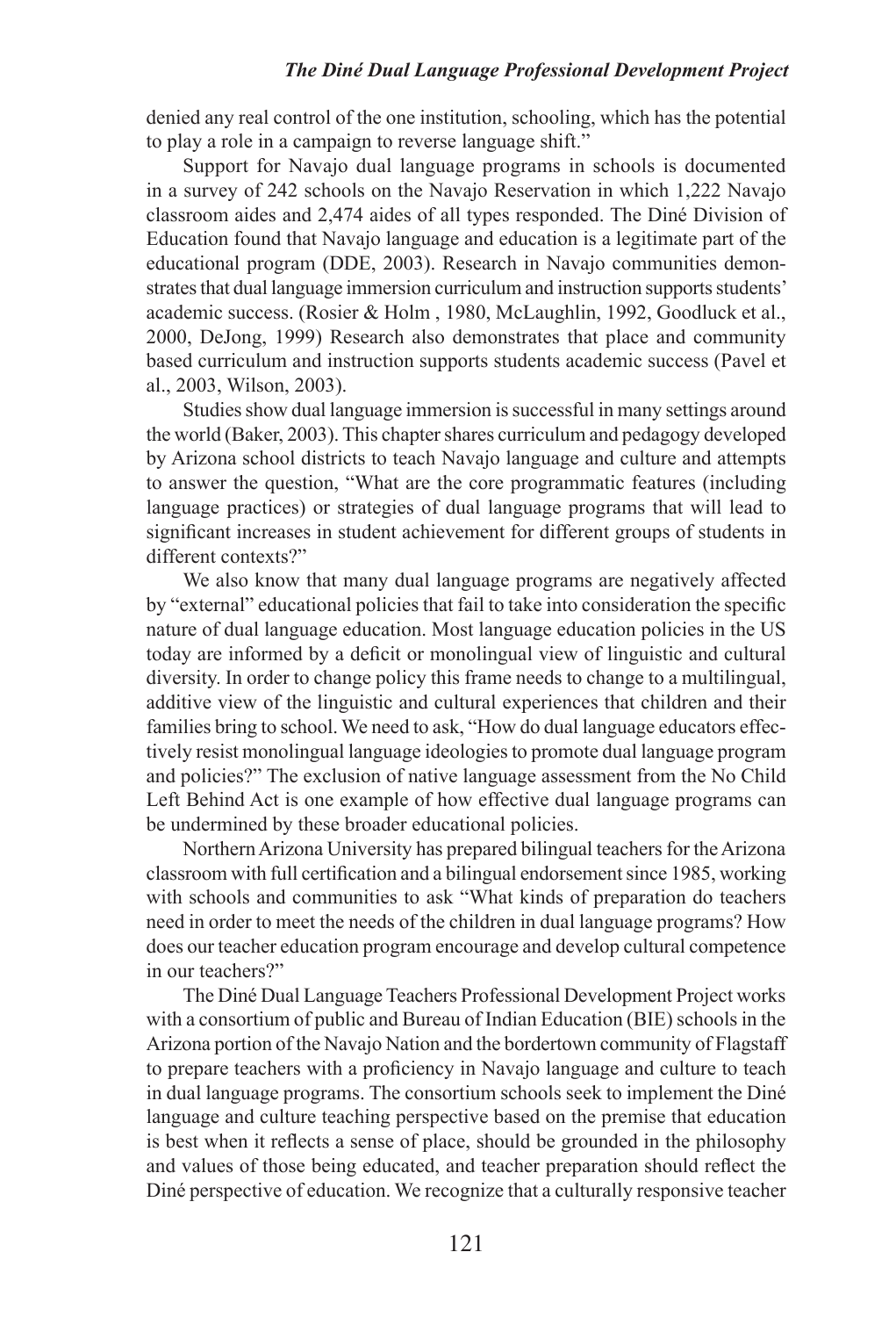#### *Honoring Our Children*

education program works to empower teachers to make instructional choices that honor their professionalism and language background. Eight schools located across or the Navajo Nation, representing the largest enrollments, are partners in this consortium.

The first year of the project served 29 teachers who enrolled in coursework leading to Master's in Bilingual Multicultural Education (BME) with a bilingual endorsement. The project expects that remaining 28 participants will complete the bilingual endorsement by August 2013 and that they will complete the Master's degree by December 2014. At NAU, students complete seven BME courses for a total of 21 semester credits of coursework for the Bilingual/ESL endorsement. They must also demonstrate proficiency in their tribal language. Candidates can complete the Masters in Bilingual Multicultural Education with three additional courses: one course from each of the two foundations areas, and the Graduate Seminar for a total of 30 semester credits of coursework.

In 2011 the first cohort of 28 Master's students enrolled in BME 530: Foundations of Bilingual Multicultural Education and BME 637: The Cultural Component of Bilingual and ESL Instruction. These courses were taught online. During the summer, they enrolled in BME 531: Bilingual and Second Language Methodology. BME 599: Introduction to Linguistics is offered as an optional course. In Fall 2013 they enroll in BME 631: Structured English Immersion and Sheltered English Content Instruction and BME 634: Testing and Evaluation of Language Minority Students. They enroll in EPS 596 Multicultural Perspectives of Human Diversity and EDR 610: Introduction to Research during Spring 2013. They return to the Flagstaff campus for Summer Session II 2013 to enroll in BME 538: Linguistics in Educational Contexts. This completes coursework for the Bilingual/ESL endorsement. In Fall 2014 Cohort I students enroll in the capstone course BME 698 and BME 608 Fieldwork Experience. They will graduate with a Masters' in Bilingual Multicultural Education with a content emphasis in bilingual education in December 2013.A new cohort of 20 students will begin in year three of the project. Cohort II will graduate in December 2015.

Two mentor teachers at each site provide support with classroom problems and other issues related to technology and academics. Mentors serve as cheerleaders, tutors, and staff developers. Their role is complex and consists of being an advocate, catalyst, collaborator, data collector, demonstrator, facilitator, instructor, leader, learner, problem-solver, resource provider, and trusted listener. The literature on mentoring strongly supports its value in helping new teachers and preventing them from leaving the profession owing to what has been called "praxis shock."

The project is developing Navajo dual language mentor teachers who 1) employ a variety of formative assessment tools and strategies, 2) accelerate Project Teachers' practice as defined by the Arizona Professional Teacher Standards, 3) build Project Teachers' capacity to analyze student work to improve student achievement, 4) assist Project Teachers to demonstrate ongoing self-assessment and reflection, 5) develop a professional learning community among Project Teachers and Mentors, and 6) increase the teacher retention rate.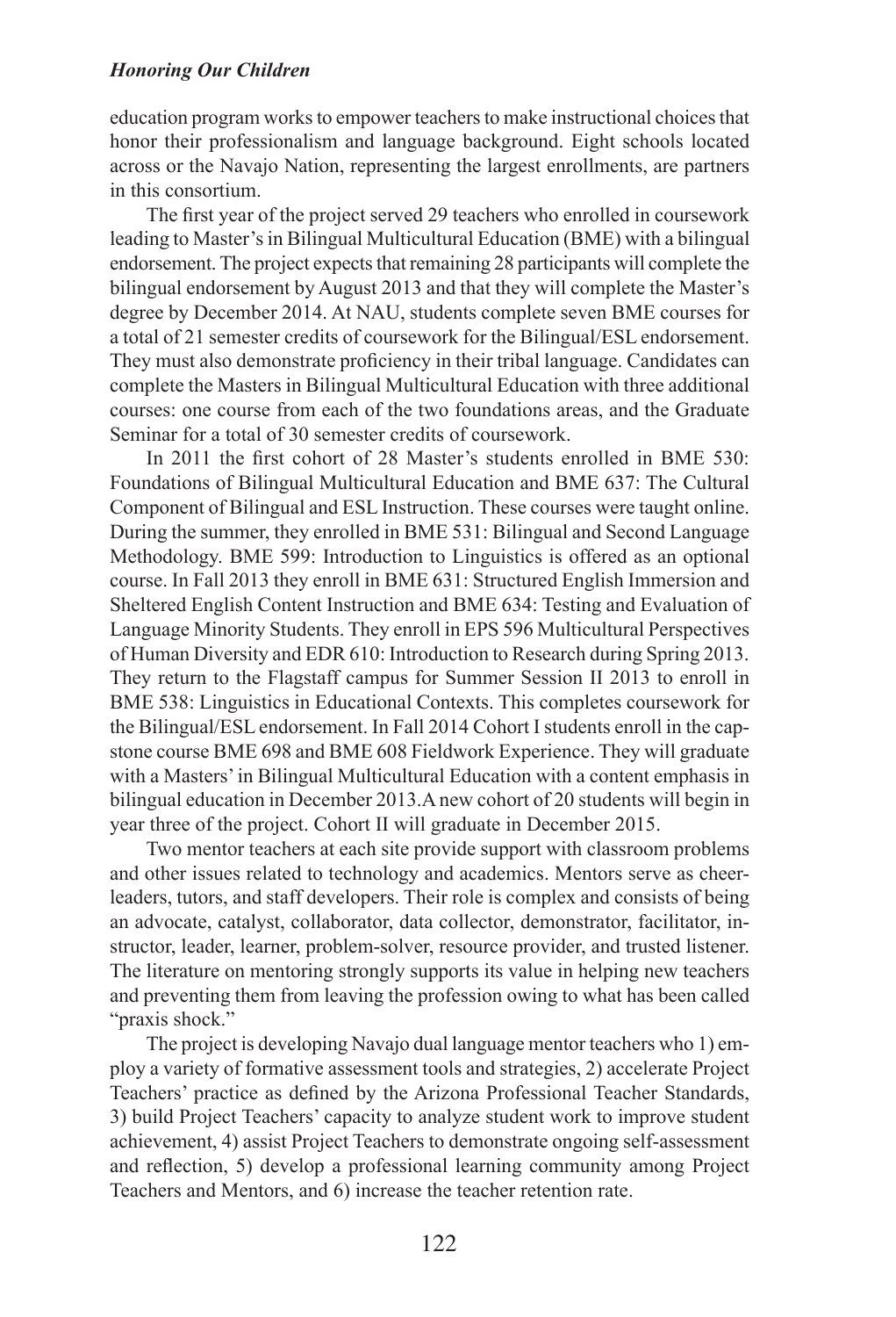# *The Diné Dual Language Professional Development Project*

The mentor teacher seeks to increase student achievement by developing a community of professional educators that utilize formative assessment to accelerate practice. Project teachers receive mentoring and are encouraged to reflect on their teaching practices. The Research Agenda Working Group for American Indian and Alaska Native Education Federal Interagency Task force found that "According to much of the literature, the central issue underlying the educational disparity [between American Indians and Alaska Natives and "Mainstream" Americans] is the poor fit of culturally derived behaviors and expectations between Native American students and school systems. This pervades many aspects of education, and can include culturally biased curriculum, teaching methods, and assessment" (Pavel et al., 2003). Research in schools within rural reservation communities documents the success of culturally contextualized curriculum and pedagogy as measured on standardized assessments of student academic performance in English (Deyhle, 1992; Rosier & Holm, 1980).

Each year of the project students participate in three Diné Dual Language Math and Science Workshops that provide students and classroom teachers at participating sites opportunities to strengthen the community of learners. The workshops conducted by the Mentor teachers who are Diné dual language teachers and provide lesson plans, materials and science and mathematics teaching strategies. The Diné Division of Education participates in these workshops. Lesson plans and online resources are being added to the online database of materials on the project web page. Mentor teachers guide project teachers and classroom teachers as they a) align curriculum/assessment/instruction to state and national academic standards, b) study achievement data and classroom indicators to identify achievement gaps, c) research curriculum, instruction and assessment resources that target these needs, and d) participate in professional development focused on content instruction in the dual language classroom, reflect on improved teaching and learning in these content areas and share findings with colleagues.

The Diné Dual Language Teachers Professional Development Project is increasing the capacity of the Navajo Nation schools to provide dual language education to Diné students and to provide continual support to new teachers and for NAU to provide teacher education programs on site will be strengthened during the five years of the project. This project serves as a model of long-term collaboration between a university, a tribal education department, public, and tribal schools to serve language minority students in dual language classrooms. Project teachers reflect on the teaching of Navajo language and culture from the perspective of their daily work. Rhonda Thompson, a first grade teacher at Chinle Elementary School writes, "We are the experts. We have a caring staff at our school who know that offering the best education is up to us."

#### **References**

Baker, C. (2003). *Foundations of bilingual education and bilingualism* (3<sup>rd</sup> Ed.) Clevedon, UK: Multilingual Matters.